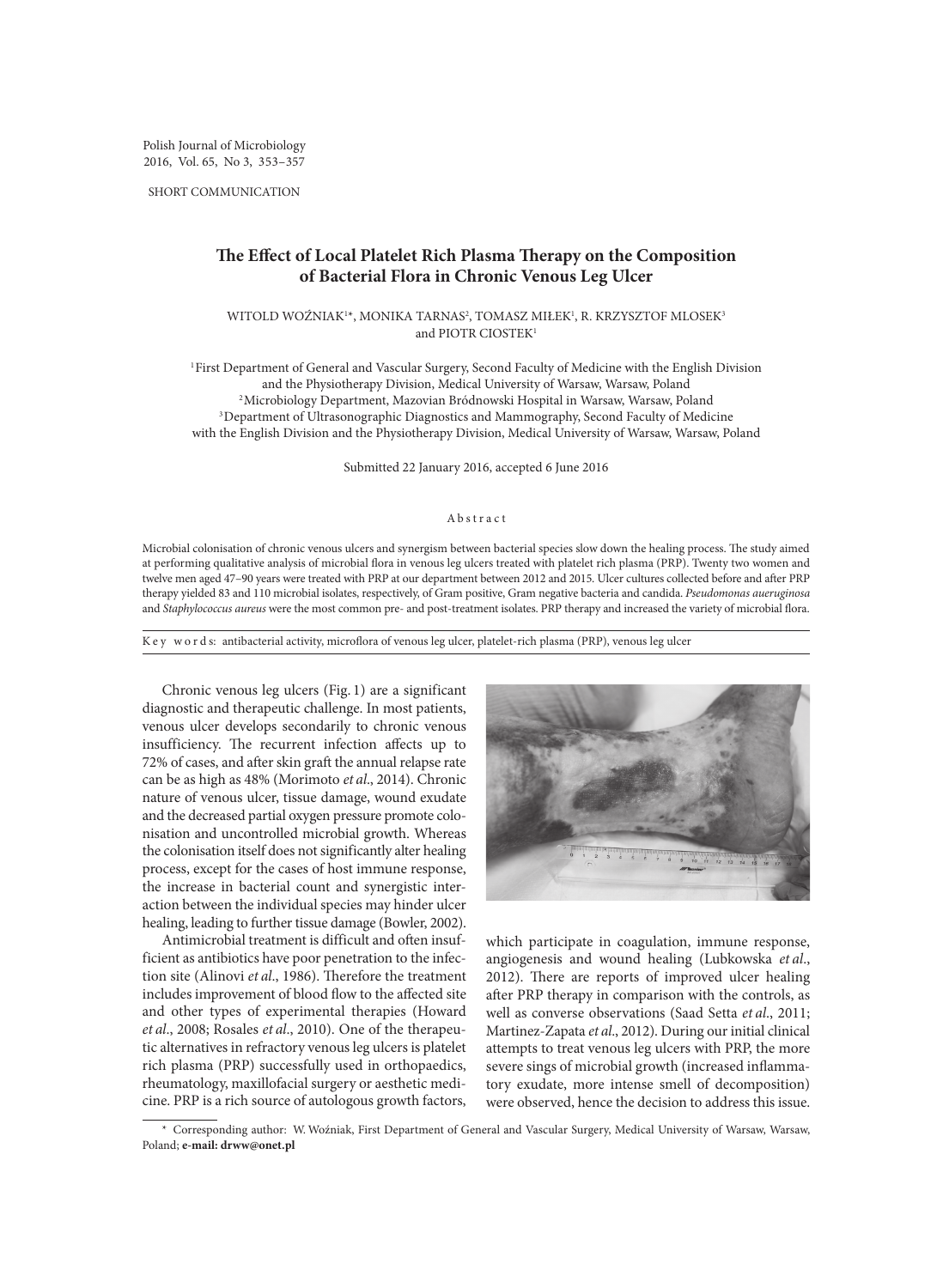terial flora in venous leg ulcers during local treatment

with platelet rich plasma. Between 2012 and 2015, 34 patients with venous leg ulcers were treated at the First Department of General and Vascular Surgery, Second Faculty of Medicine with the English Division and the Physiotherapy Division, Medical University of Warsaw. The inclusion criteria for the treatment involved completed causal treatment, *i.e.* the absence of superficial and perforator vein reflux as well as the restored iliac vein patency. The exclusion criteria included leg ulcers secondary to atherosclerosis-related ischaemia, diabetes, rheumatoid arthritis, lymphatic obstruction or phlebitis. The essential eligibility criterion for local treatment with platelet rich plasma was the lack of progress of spontaneous ulcer healing despite completed causal treatment. The allowed time window was 6 months, *i.e.* if the ulcer has not resolved or has not presented signs of progressing reepithelialisation within this period, it was eligible for PRP therapy. The culture specimens from the ulcer surface were collected 7–14 days prior to treatment. The specimens were collected using collection and transport system swabs and tubes with Amies BO91 medium (ZTS Hagmed). The collected biological material was cultured on the growth media for aerobic bacteria, anaerobic bacteria and fungi using the streak plate method on Columbia Agar with 5% Sheep Blood, Haemophilus agar, MacConkey agar, Chapman agar, Scheadler agar, Sabouraud Dextrose agar, as well as MRSA and Strep B chromogenic media. Antibiotic susceptibility of each bacterial and fungal isolate was determined using either automated method (Vitek 2 Compact, BioMerieux) or Kirby Bauer disk diffusion method. The MIC gradient strips (E-test, The bacterial colony count was not determined, but only roughly estimated based on the number of colonies grown after plating and noted for diagnostic purposes as: 1 – scanty, 2 – few, 3 – moderate, 4 – numerous.

Platelet rich plasma was prepared from 18–27 ml of blood drawn with syringe from the superficial veins on the forearm. The blood was then transferred to sterile 9 ml test tubes containing sodium citrate (Vacuette 9NC, Greiner Bio-One GmbH, Austria). After mixing, the tubes were left on the tube rack until the RBCs separated from the plasma. The process typically lasted for 3–4 hours. Afterwards, using the new syringe and venflon cannula (Vasofix Certo 16G 2" B. Braun Melsungen, Germany) the supernatant (plasma) was collected. The collected plasma was transferred to sterile 9 ml test tubes (Vacuette Z Greiner Bio-One GmbH, Austria). The test tubes containing plasma were centrifuged for 15 minutes at 3000 rpm (Low Speed Centrifuge 80-2C, Pioway Medical Lab Equipment Co., Ltd., China). After centrifuging, using the new syringe and venflon cannula (Vasofix Certo 16G 2" B. Braun Melsungen, Germany) the upper half content of the test tube was collected (4.5 ml). The remaining part of plasma was mixed (Vortex-Genie 2 Scientific Industries INC, USA) for 30 seconds in order to obtain homogeneous platelet solution. 0.5 ml of the obtained solution was collected for platelet count (Cell Dyn 1700 Abbott Diagnostics, USA). The assay was compared to the automated full blood count results. Platelet concentration ratio ranged from 2.2 to 4.1. Next, 0.1 ml of calcium chloride (10% Calcium chloratum, WZF) was added to each test tube of prepared platelet rich plasma solution. The platelet preparation was administered to the ulcer margins as an intradermal injection, using the 1 ml syringes with 30 G needle  $(0.3 \times -4$  mm). Additionally, mesotherapy was performed on ulcer surface and after that, the ulcer was covered with platelet rich plasma. After plasma agglutination on ulcer surface, the entire area was covered with a proper size sterile hydrogel wound dressing Aqua-Gel (Kikgel). Wound dressing was changed every 3 days so as to avoid removing the plasma from ulcer surface. Control cultures were collected 3 weeks after the PRP treatment. During that period no antibiotics – local or systemic – were administered. Treatment efficacy was assessed visually based on the ulcer size decrease and the re-epithelialisation.

The study group (34 subjects) consisted of 22 women (64.7%) and 12 men (35.3%) whose age ranged from 47 to 90 years. The mean age was 70.5 years (SD 9.8). The surface area of the ulcer ranged from 3 to  $92 \text{ cm}^2$ with the mean surface area of  $31.94 \text{ cm}^2$ . Single ulcer was present in 25 (73.5%) patients. Double ulcer was shown in 4 (11.8%) patients, whereas 5 subjects (14.7%) presented with multiple ulcers (3 or more). Symptom duration ranged between 11 and 192 months, with the mean duration of 55.8 months.

After PRP therapy, a significant healing improvement was shown in 21 subjects (61.8%), as assessed by decrease in wound size, whereas in 13 remaining cases (38.2%) there was no improvement.

Microbiological analysis of bacterial flora a in the wounds prior the treatment yielded 83 microbial isolates. The most commonly isolated bacterial species included (in the order of frequency): *Pseudomonas aeruginosa*, *Staphylococcus aureus*, *Enterococcus faecalis* and *Bacteroides fragilis*. Table I shows quantitative distribution of isolated bacterial and fungal species among patients. The majority of cultures from single swab from the patient (73.5%) showed the presence of multiple species.

Gram-positive bacteria were isolated from over 30% of patients, Gram-negative bacteria were isolated from 59% of patients, with anaerobic bacteria and fungi making up 9.6% and 1.2%, respectively. The most commonly isolated Gram-positive bacteria were *S. aureus*, *E. faeca*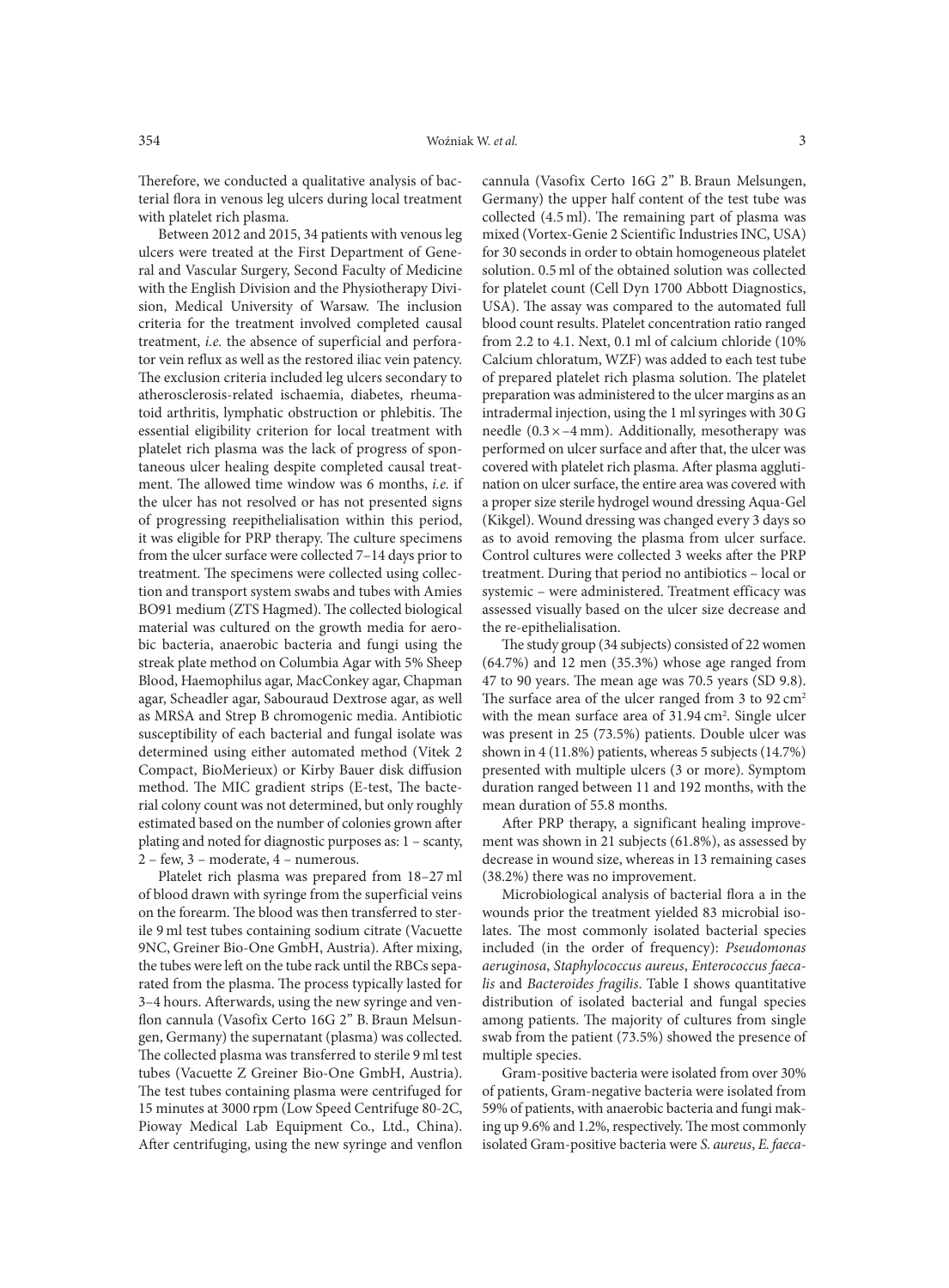## 3 Short communication 355

|                                      | Species                                              | No. of isolates       |                      |
|--------------------------------------|------------------------------------------------------|-----------------------|----------------------|
| Type                                 |                                                      | before PRP<br>therapy | after PRP<br>therapy |
| Gram-positive cocci                  | Methicillin-susceptible Staphylococcus aureus (MSSA) | 10                    | 16                   |
|                                      | Enterococcus faecalis                                | 6                     | 7                    |
|                                      | Methicillin-resistant Staphylococcus aureus (MRSA)   | 3                     | 3                    |
|                                      | Streptococcus group C                                | $\mathfrak{2}$        | $\overline{2}$       |
|                                      | Streptococcus agalactiae (group B)                   | $\mathfrak{2}$        | 3                    |
|                                      | Streptococcus pyogenes (group A)                     | $\mathbf{1}$          | $\overline{0}$       |
|                                      | Streptococcus group G                                | $\mathbf{1}$          | $\mathbf{1}$         |
|                                      | Staphylococcus hominis                               | $\mathbf{0}$          | $\mathbf{1}$         |
|                                      | Staphylococcus lugdunensis                           | $\mathbf{0}$          | $\mathbf{1}$         |
| Gram-negative bacilli                | Serratia marcescens                                  | $\overline{4}$        | $\mathbf{1}$         |
|                                      | Morganella morganii                                  | 4                     | 7                    |
|                                      | Escherichia coli                                     | 3                     | 10                   |
|                                      | Proteus mirabilis                                    | 3                     | 6                    |
|                                      | Klebsiella oxytoca                                   | 3                     | $\overline{4}$       |
|                                      | Enterobacter cloacae                                 | 3                     | 5                    |
|                                      | Pantoea agglomerans                                  | 2                     | $\mathbf{1}$         |
|                                      | Proteus vulgaris                                     | $\mathbf{1}$          | $\mathbf{1}$         |
|                                      | Klebsiella pneumoniae                                | $\mathbf{1}$          | $\mathbf{1}$         |
|                                      | Aeromonas hydrophila                                 | $\mathbf{0}$          | $\overline{2}$       |
|                                      | Hafnia alvei                                         | $\theta$              | $\mathbf{1}$         |
| Gram-negative non-fermenting bacilli | Pseudomonas aeruginosa                               | 18                    | 24                   |
|                                      | Acinetobacter baumannii                              | $\overline{2}$        | $\overline{2}$       |
|                                      | Stenotrophomonas maltophila                          | $\overline{2}$        | $\overline{2}$       |
|                                      | Pseudomonas putida                                   | $\mathbf{1}$          | $\overline{0}$       |
|                                      | Acinetobacter haemolyticus                           | $\mathbf{1}$          | $\Omega$             |
|                                      | Alcaligenes faecalis                                 | 1                     | $\boldsymbol{0}$     |
| Anaerobic bacteria                   | Bacteroides fragilis                                 | 6                     | 6                    |
|                                      | Bacteroides ovatus                                   | $\overline{0}$        | $\mathbf{1}$         |
|                                      | Prevotella oralis                                    | $\overline{2}$        | $\overline{0}$       |
|                                      | Prevotella denticola                                 | $\boldsymbol{0}$      | $\mathbf{1}$         |
| Fungi                                | Candida parapsilosis                                 | 1                     | $\overline{0}$       |
|                                      | Candida albicans                                     | $\mathbf{0}$          | $\mathbf{1}$         |

Table I Quantitative distribution of microbial species before and after PRP therapy.

*lis*, and β-hemolytic streptococci (Table I). Analysis of antibiotic resistance revealed that among studied isolates, MRSA strains (Table I) and enterococci showing HLAR to gentamicin (3 isolates) were present. No vancomycin resistant enterococci (VRE) were isolated.

The most commonly isolated Gram-negative bacteria were non-fermenting bacilli, predominantly *P. aeruginosa*, *Acinetobacter baumanii* and *Stenotrophomonas maltophilia*. *Enterobacteriaceae* constituted large group of Gram negative bacteria isolated from ulcers. The most commonly isolated species were *Serratia marcescens*, *Morganella morganii*, *Escherichia coli*, *Proteus mirabilis*, *Klebsiella oxytoca* and *Enterobacter cloacae*.

No ESBL(+) *Enterobacteriaceae* strains were isolated. Two isolates of *P. aeruginosa* strains showed resistance to impenem and meropenem. *B. fragilis* was the most commonly isolated anaerobic bacterial species. *Candida parapsilosis* was isolated in one case.

After PRP therapy, a total of 110 bacterial isolates were obtained from samples collected after a single, local application of platelet rich plasma. Multiple isolates were cultured for 32 of 34 subjects.

The bacterial species isolated after the treatment were very similar to those isolated previously, however the frequency of MSSA, *P. aeruginosa* or *E.coli* isolation increased (Table I). There were no significant changes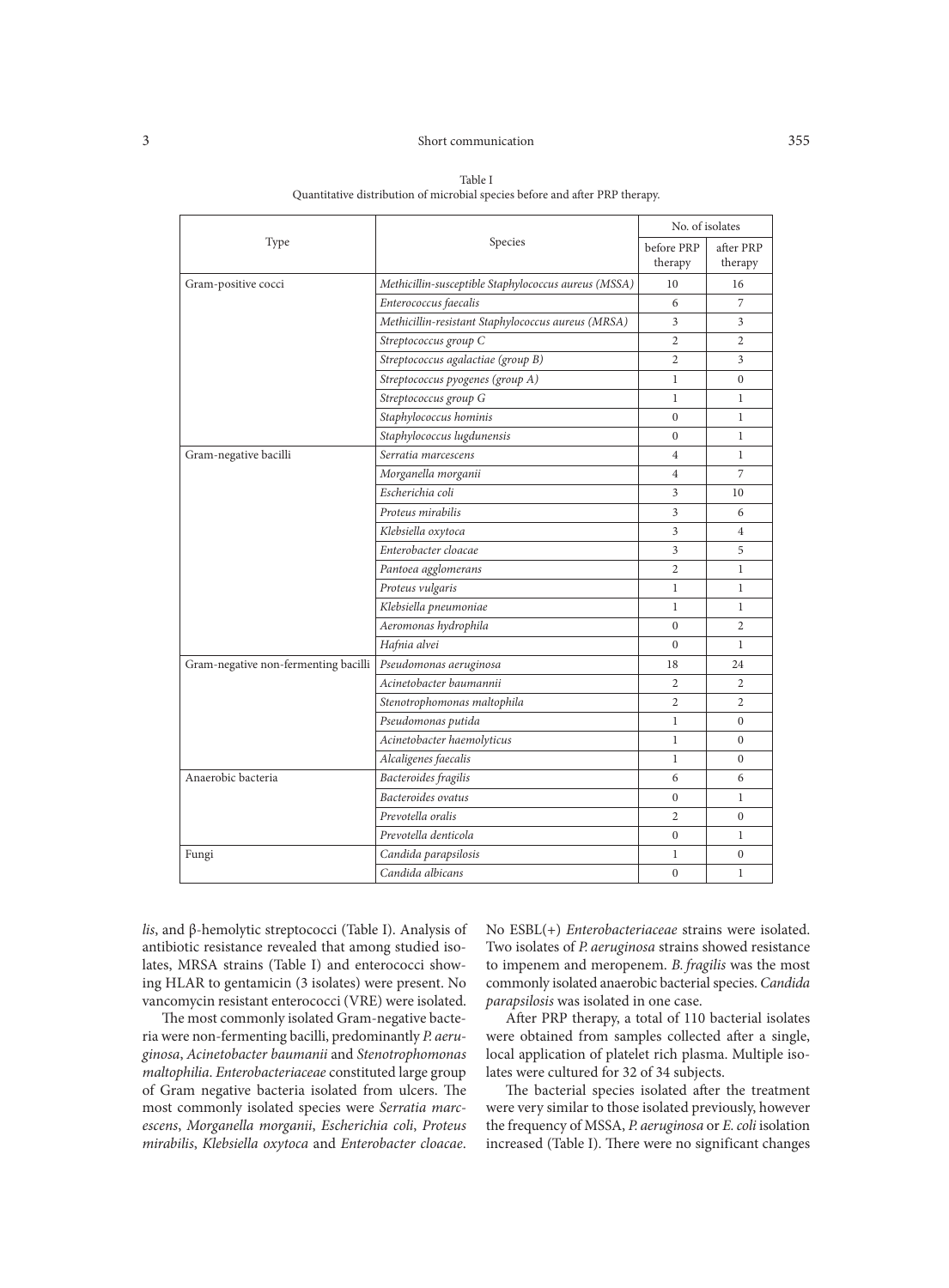in antibiotic resistance profiles of isolated bacteria. Similarly to the initial cultures, no vancomycin resistant enterococci were isolated.

In this group of isolates, 5,1% strains were classified as ESBL positive and 8,3% of *P. aeruginosa* strains were resistant to impenem and meropenem. As previously, *B. fragilis* was the most commonly isolated anaerobic species. *Candida albicans* was isolated in a single case.

A comparison of the number of isolates in ulcer culture samples before and after PRP therapy showed an increase in the number of isolates containing multiple bacterial species. The maximum number of species in a single ulcer was five prior to PRP, it increased up to seven afterwards. The mean number of bacterial species isolated per subject before and after PRP was 2.44+/–0.22 and 3.24+/–0.29, respectively. Paired T-test comparing group of patients prior and after treatment shown that the increase in mean number of species is statistically significant  $(P=0.035)$ .

A comparison of the most commonly isolated bacteria in culture samples before and after PRP therapy showed a marked increase in the isolation ratio of MSSA and *E.coli*, with changes in the ratio of other strains being less pronounced (Table I). Although quantitative analysis was not performed, visual estimation of the colony density on plates with plated bacteria after PRP therapy shows that the use of platelet rich plasma decreased the amount of bacteria in about half of the patients. However, based only on semi-quantitative inspection, we cannot speculate if the observed decrease in number of bacteria was statistically significant.

The influence of platelets on wound healing is well known. Chronic ulcers show decreased activity of growth factors, which delays tissue repair mechanisms. In 1974, Ross *et al*. found in their *in vitro* studies that thrombin activated platelets may constitute a rich source of growth factors. Thrombocytes release over 30 growth factors to the wound. These include three isomers of platelet derived growth factor – PDGF (αα, ββ, αβ), vascular endothelial growth factor – VEGF, transforming growth factor β – TGF-β1, epithelial growth factor – EGF, insulin-like growth factor – IGF-1, angiopoietin 2 (Ang-2), interleukin 1β (IL-1β) and many others. Platelet rich plasma is also a source of proteins involved in cell adhesion, such as fibrin, fibronectin, vitronectin, osteocalcin or osteonectin (Everts *et al*., 2006). The growth factors are released as a result of degranulation of thrombocyte granules soon after the coagulation cascade is initiated and bind the membrane receptors of adjacent cells, thus activating the intracellular signalling pathway (Anitua *et al*., 2004; Eppley *et al*., 2004). The growth factors attract the undifferentiated cells within the wound, stimulate cell division, trigger the capillary growth and improve epithelial repair mechanisms. Additionally, they inhibit cytokine expression, thus limiting the inflammatory response (Carter *et al*., 2011; Scimeca *et al*., 2010). Platelet rich plasma shows antibacterial properties, mainly due to PDGF, which activates macrophages and VEGF, which activates macrophages and monocytes. Furthermore, PRP contains leukocytes, which enhance its antibacterial properties. *In vitro* studies showed good efficacy of PRP against *S. aureus* (MSSA), which was comparable to the one of gentamycin and oxacillin (Cieślik-Bielecka *et al*., 2012). Li *et al.* (2013) observed a significant antibacterial activity of PRP against MRSA in experimentally induced osteitis in rats. Also Moojen *et al*. (2008) confirmed the efficacy of PRP against *S. aureus*. Bielecki *et al*. (2007) who studied the *in vitro* effect of platelet rich plasma provided a broad analysis of antibacterial properties of PRP. They assessed the antibacterial effect of PRP by measuring the inhibition zones on agar plates with individual microbial strains. PRP was shown to inhibit the growth of *S. aureus*, both MSSA and MRSA, as well as *E.coli*. The effect of PRP on *K. pneumoniae, E. faecalis* and *P. aeruginosa* was not confirmed. In the case of *P. aeruginosa*, PRP may even induce microbial growth (ref). Chronic ulcers are typically colonised by *S. aureus* and *P. aeruginosa* (Lim *et al*., 2006). As postulated by Gjodsbol *et al*. (2006), the presence of *P. aeruginosa* can particularly hinder ulcer healing and increase its surface area.

Our *in vivo* study shows that platelet rich plasma possibly inhibits growth of many bacterial species, including *S. aureus* and *P. aeruginosa*. However, based on a single study, it is difficult to determine whether this effect can be attributed to platelet rich plasma, microbial interactions, transfer of bacteria during wound dressing or other host factors. The use of PRP increased the number of microbial species in the healing wound. At the same time, the percentage of patients with culture-confirmed *P. aeruginosa* after PRP therapy has risen, which can be attributed to ulcer colonisation with nosocomial hospital strains. Nevertheless, these ulcerations tended to heal better despite the increased number of different microbial species. This may indicate colonisation rather than actual infection. Undoubtedly, the decreased colony count of most species was a beneficial effect likely to promote ulcer healing. This, however, requires further study.

In conclusion, local application of platelet rich plasma onto the surface of venous ulcers reduces the number of colonies, contributing to the increased variety of microbial flora at the same time.

## **Literature**

**Alinovi A., P. Bassissi and M. Pini.** 1986. Systemic administration of antibiotics in the management of venous ulcers. A randomized clinical trial. *J. Am. Acad. Dermatol.* 15: 186–191.